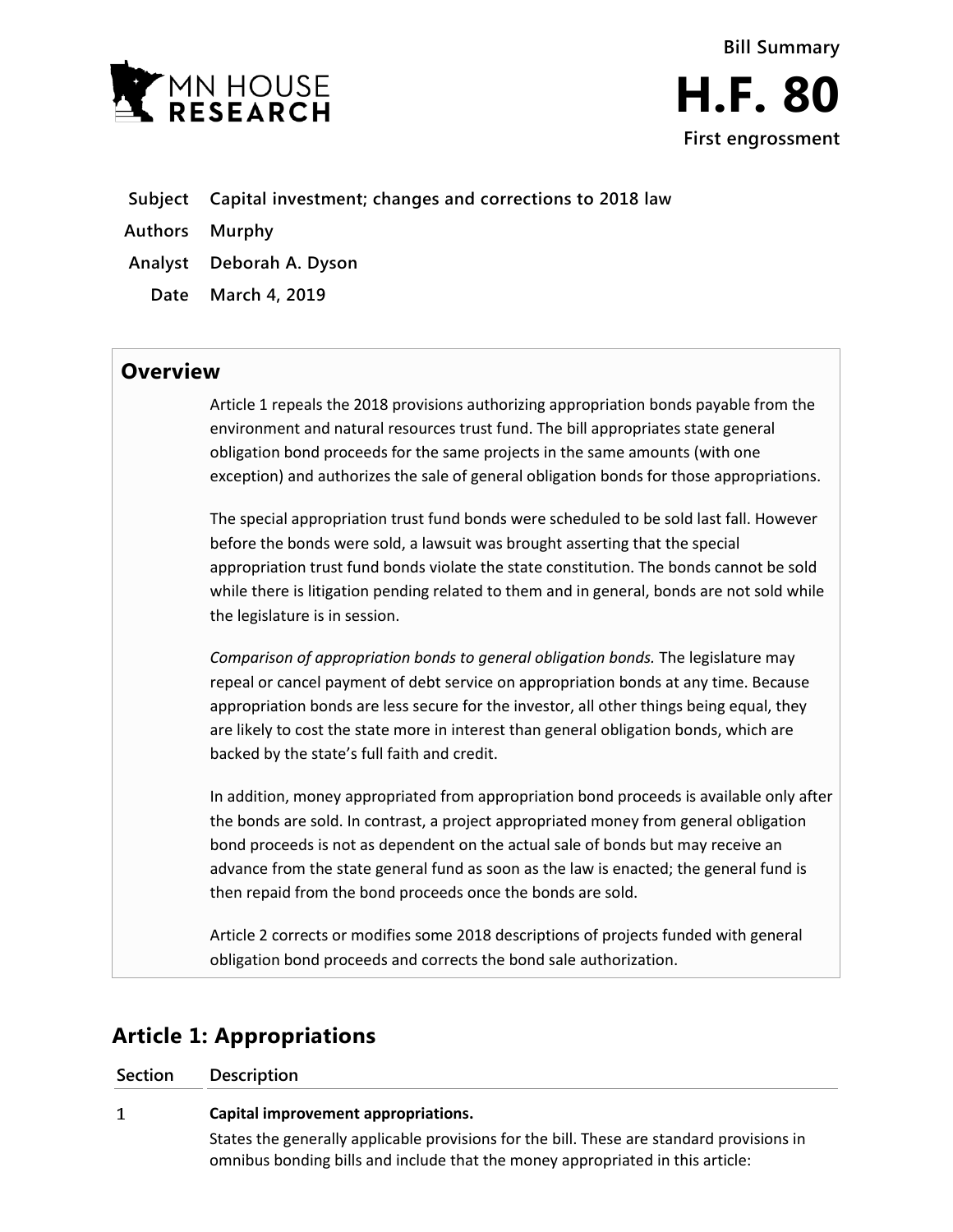### **Section Description**

- is from state general obligation bond proceeds unless otherwise stated;
- **F** must be spent on purposes allowed by the state constitution;
- **Fig.** may be used for state agency staff costs that are directly attributable to the capital program or project, subject to Minnesota Management and Budget policy;
- is available until the project is completed or abandoned subject to the statute governing cancellation of capital funding;
- for asset preservation should not be used for work that can be done in a reasonable time using existing energy improvement financing programs; and
- for a grant to a political subdivision is available after the commissioner of management and budget determines that an amount sufficient to complete the project as described in this act has been committed to the project.

#### $\overline{2}$ **Natural Resources.**

Appropriates money for natural resources asset preservation, to dredge Lake Orono in Elk River, for the Lake Redwood reclamation project, and for storm water control structures to improve water quality of Seidl's Lake in South St. Paul.

#### 3 **Pollution Control Agency.**

For the Waste Disposal Engineering (WDE) site cleanup in Anoka County. Appropriates \$10.3 million (\$4.3 million more than the 2018 amount).

#### $\overline{4}$ **Board of Water and Soil Resources.**

For Reinvest in Minnesota (RIM) reserve program.

#### 5 **Metropolitan Council.**

For the regional parks and open space system capital improvements.

#### 6 **Public Facilities Authority.**

For state match for the clean water revolving fund for wastewater treatment; water infrastructure funding program for wastewater infrastructure; and point source implementation grants.

#### $\overline{7}$ **Bond sale expenses.**

Appropriates bond proceeds to the commissioner of management and budget to pay bond sale expenses.

#### 8 **Bond sale authorization.**

Authorizes \$102.4 million in general obligation bonds for the projects in this article.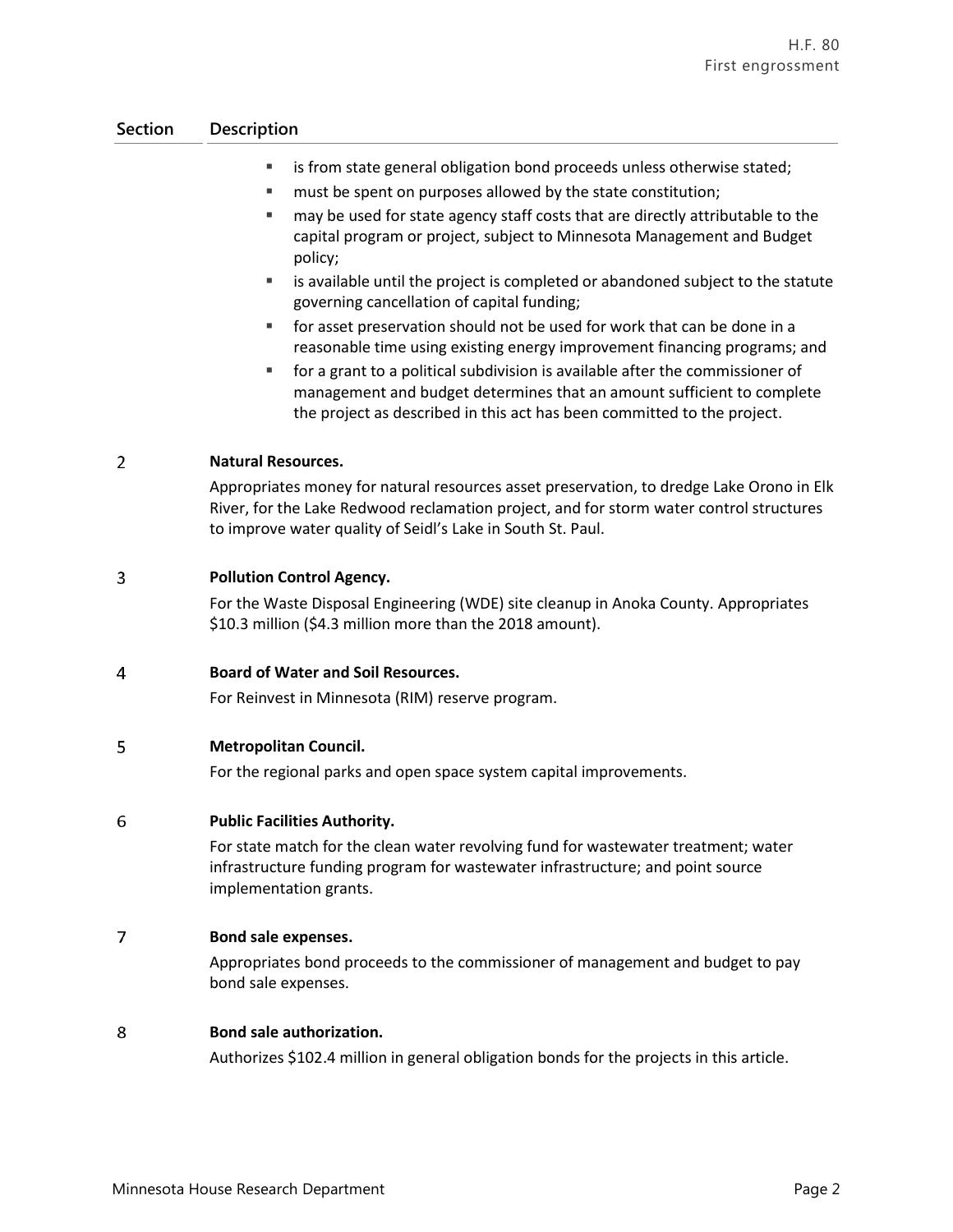## **Section Description** 9 **Repealer.** Repeals the 2018 statute and appropriations from and authorizations for special appropriation trust fund bonds. 10 **Expenditures (environment and natural resources trust fund statute).** Strikes the language added in 2018 to allow the trust fund to pay principal and interest on special appropriation trust fund bonds. 11 **Effective date.**

Effective the day after enactment.

# **Article 2: Corrections to 2018 Act**

| <b>Section</b> | <b>Description</b>                                                                                                                                                                                                                  |
|----------------|-------------------------------------------------------------------------------------------------------------------------------------------------------------------------------------------------------------------------------------|
| 1              | Program authority; funding (Corridors of Commerce).<br>Allows the Minnesota Department of Transportation (MnDOT) to use up to 17 percent of<br>Corridors of Commerce program funding on program delivery. Program delivery includes |
| $\overline{2}$ | property acquisition.<br>Local road improvement fund grants.                                                                                                                                                                        |
|                | Modifies the project description for the Argenta Trail project in Inver Grove Heights so<br>the lane expansion continues further. Does not change the amount appropriated.                                                          |
| 3              | Brooklyn Park - Trunk Highway 169.<br>Adds the name of the grantee.                                                                                                                                                                 |
| 4              | <b>Corridors of Commerce.</b><br>Gives MnDOT flexibility to switch the order in which projects are undertaken using the<br>2017 and 2018 funding, which allows for projects to be undertaken based on readiness.                    |
| 5              | <b>White Bear Lake Trail and Route.</b><br>Strikes duplicate words.                                                                                                                                                                 |
| 6              | St. Paul - Southeast Asian Language Job Training Facilities.<br>Corrects the names of streets.                                                                                                                                      |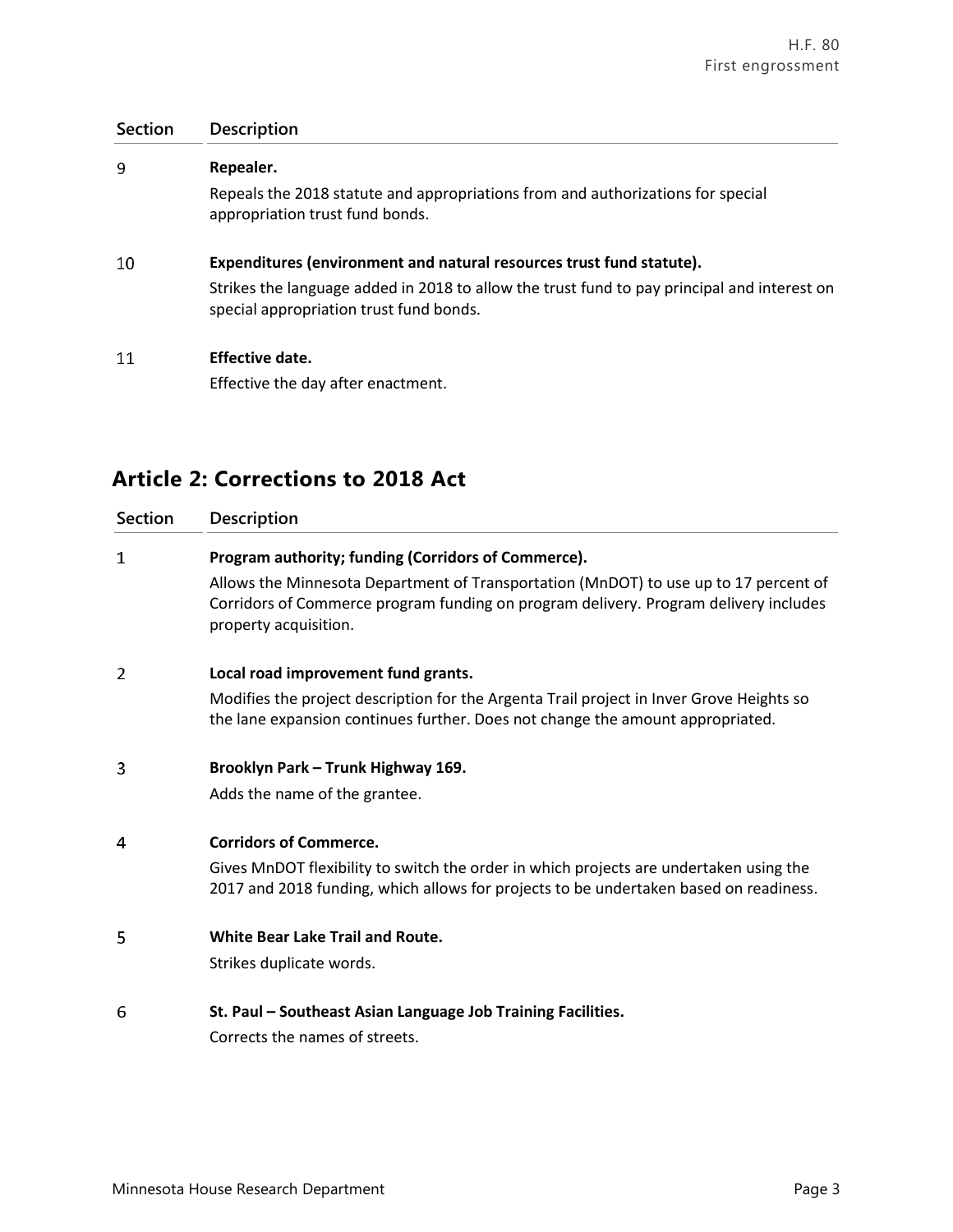### **Section Description**

| Section        | <b>Description</b>                                                                                                                                                                                |
|----------------|---------------------------------------------------------------------------------------------------------------------------------------------------------------------------------------------------|
| $\overline{7}$ | Arden Hills - water main.                                                                                                                                                                         |
|                | Corrects the road names.                                                                                                                                                                          |
| 8              | Trunk highway fund.                                                                                                                                                                               |
|                | Corrects the bond sale expenses for the trunk highway bonding to clarify the time in<br>which the appropriation may be spent in order to match the schedule for issuing trunk<br>highway bonds.   |
| 9              | Bond proceeds fund.                                                                                                                                                                               |
|                | Corrects the bond sale authorization amount.                                                                                                                                                      |
| 10             | Appropriation (Anoka County road).                                                                                                                                                                |
|                | Adds the name of the grantee for the local road improvement fund grant, allows the<br>project to be a grade separation (not specifically an underpass), and corrects the name of<br>the railroad. |
| 11             | Ely trailhead development.                                                                                                                                                                        |
|                | Strikes the bond sale authorization. It is not needed since the authorized amount in<br>article 1 is sufficient to cover this project.                                                            |
| 12             | Reforestation.                                                                                                                                                                                    |
|                | Strikes the bond sale authorization. It is not needed since the authorized amount in<br>article 1 is sufficient to cover this project.                                                            |
| 13             | <b>Application (Duluth Zoo).</b>                                                                                                                                                                  |
|                | Corrects the cross reference so it does NOT refer to the Duluth Zoo.                                                                                                                              |
| 14             | <b>Reductions.</b>                                                                                                                                                                                |
|                | Corrects the reference to the program so it refers to the local road improvement<br>program. The programs for local roads and bridges are separate programs.                                      |
|                |                                                                                                                                                                                                   |

#### **Repealer.** 15

Repeals the subdivisions that are bond sale authorizations. They are not needed since the authorized amount in article 1 is sufficient to cover the projects.

#### 16 **Effective date.**

Effective the day after enactment.